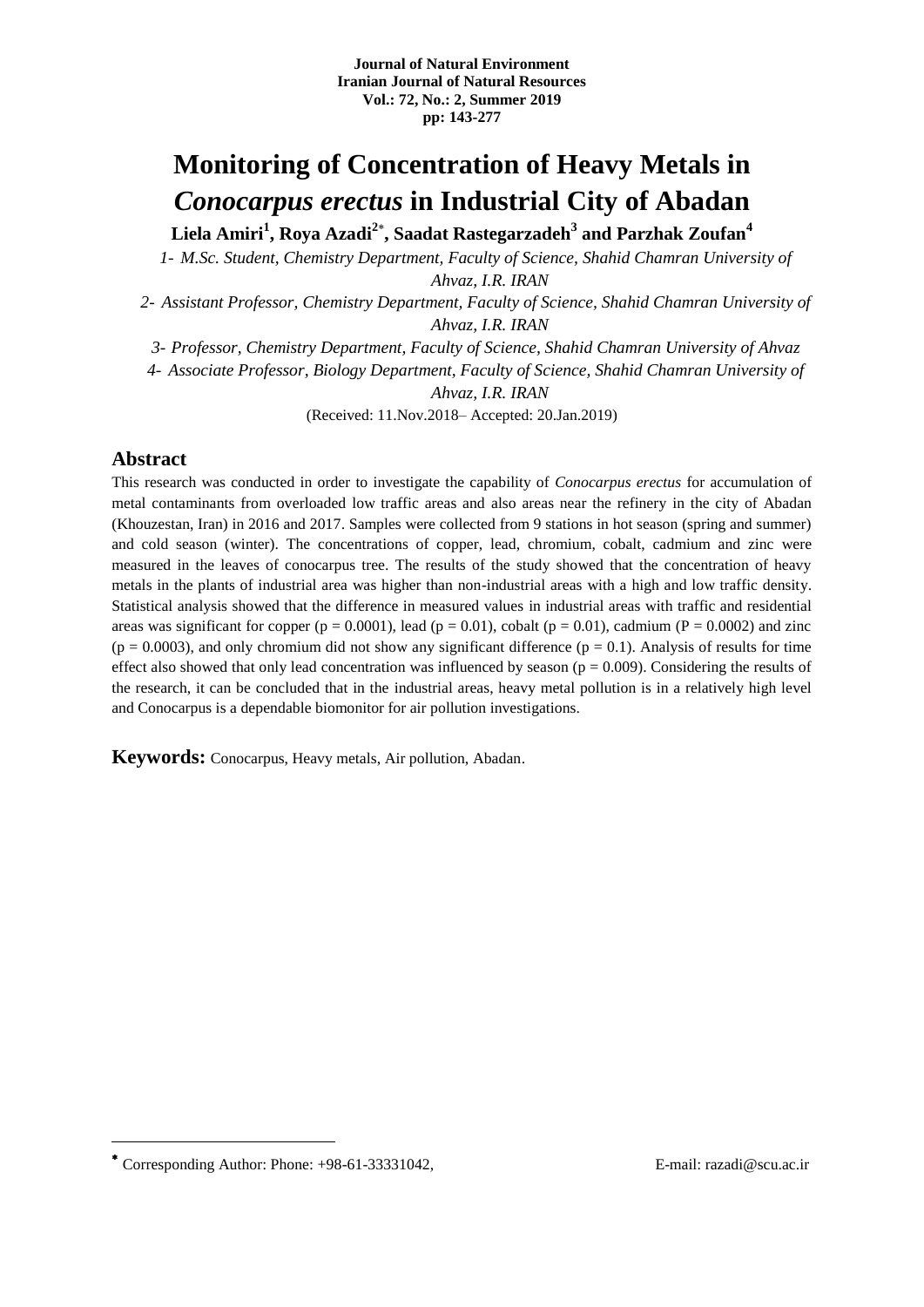### **Seasonal Changes of Glycerol Contents in Insect Larvae (Case Study: Zayandehrud River)**

**Behnaz Ansari<sup>1</sup> , Omidvar Farhadian<sup>2</sup> and Javad Keramat<sup>3</sup>**

*1- M.Sc. Student of Aquatic Ecology, Department of Natural Resources, Isfahan University of Technology, I.R. IRAN 2-Associate Professor, Department of Natural Resources, Isfahan University of Technology, I.R. IRAN 3-Associate Professor, Department of Food Science and Technology, Isfahan University of Technology, I.R. IRAN*

(Received: 9.Oct.2018– Accepted: 18.Dec.2018)

#### **Abstract**

In recent years, global climate change and water resources drought have been the most important environmental issues in aquatic life in order to tolerate changes in temperature and humidity. Diapause and anhydrobiosis are the adaptation mechanisms of organisms to survive these changes. The accumulation of sugars and polyol are the common physiological mechanisms among anhydrobiotic organisms. In this study, the change of glycerol contents was investigated. The samples were collected seasonally from two stations and for one year from autumn 2015 to summer 2016. The amount of glycerol was 18.31, 7.65, 17.63 and 23.21 µg/mg wet weight for Simuliidae and 8.19, 7.36, 30.35 and 8.97  $\mu$ g/mg wet weight for Tipulidae; and 44.43, 17.85, 38.07 and 11.13 µg/mg wet weight for Baetidae during spring, summer, autumn and winter, respectively. In Simuliidae the glycerol contents did not show any significant differences between summer and autumn ( $P > 0.05$ ) while it showed significant differences ( $P < 0.05$ ) in other seasons. In Tipulidae the glycerol had not significant differences in spring and summer ( $P > 0.05$ ) and also showed no significant differences in spring and winter ( $P$ )  $> 0.05$ ) while there were significant differences (P < 0.05) between autumn and other seasons. In the Baetidae the glycerol contents showed significant differences among different seasons ( $P < 0.05$ ). The increasing polyols with low molecular weight associated with diapause and anhydrobiosis in early autumn, when the insect larvae exposed to cold shock and increase the cryoprotectant components and consume them as antifreezing agent in winter. In addition, the insect larvae increase these compounds during spring, which prepare them to survive in high temperature and desiccation during summer. This study illustrated that the insect larvae responses to environment ecological conditions by glycerol content, especially during freezing and desiccation.

**Keywords:** Baetidae, Simuliidae, Tipulidae, Insect larvae, Glycerol, Seasonal changes.

Corresponding Author: Phone: +98-3133913564, E-mail: omfarhad@cc.iut.ac.ir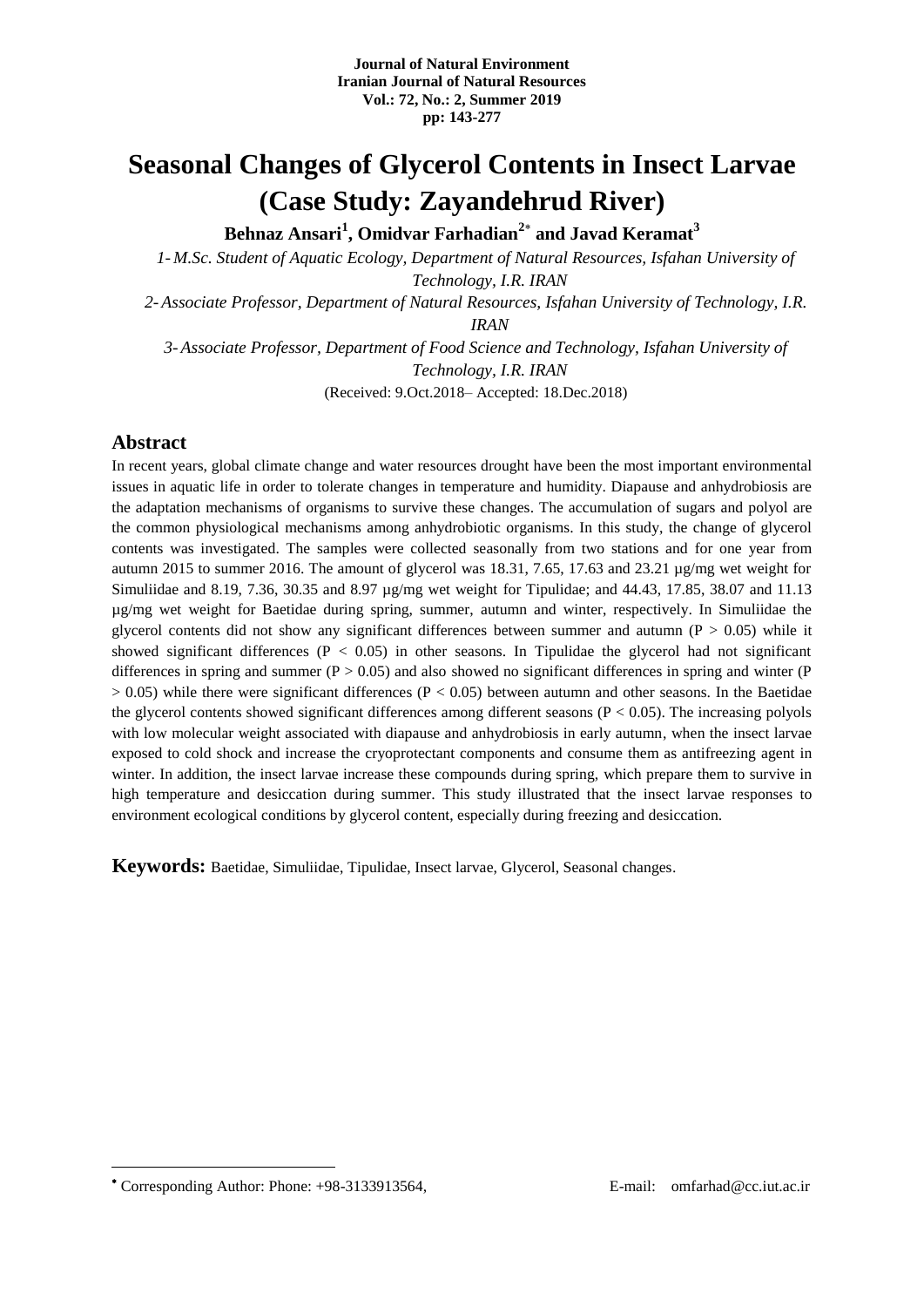# **Studying the Feasibility of Environment Valuation Model in Iran (Case study Ben City in the Province of Chahar Mahal and Bakhtiari)**

**Farzaneh Bahrami Chaleshtori<sup>1</sup> , Ahmad Fatahi Ardakani<sup>2</sup> , Akram Neshat<sup>3</sup> and Masoud Fehrsti Sani<sup>4</sup>**

*1- Master of Science Economics Economics, Faculty of Natural Resources, University of Ardakan, I.R. IRAN*

*2- Associate Professor of Agricultural Economics, Faculty of Natural Resources, University of Ardakan, I.R. IRAN*

*3- Assistant Professor of Agricultural Economics, Faculty of Natural Resources, University of Ardakan, I.R. IRAN*

*4- Assistant Professor of Agricultural Economics, Faculty of Natural Resources, University of Ardakan, I.R. IRAN*

(Received: 25.Oct.2018– Accepted: 14.Jan.2019)

### **Abstract**

1

Population growth and the spread of science and technology have led to destruction of natural resources and threatening the environment. The natural resources of each country are of the major infrastructures of its economic development, and this is especially important in developing countries. Sustainable management of natural and semi-natural ecosystems requires adequate information of the economic value of ecosystem services. Economic valuation of ecosystem services is aimed at preventing the destruction and unnecessary utilization of natural resources and modifying the national computing system. The purpose of this study was to estimate the value of environmental capital of Ben in 2016. In this study, in order to calculate the relative value of environmental capital markets, alternative methods of cost-effective engineering and cost of opportunity was applied. In order to estimate the economic value of non-market capitalization of the environment, the conditional valuation method, utilizing the approach of the proposed preferences and the model Logit were used. Data needed in this study include statistics and information recorded in the provincial departments, as well as completion of 554 two-dimensional double-choice questionnaires in Ben in 2016. The non-market values of this city were divided into two sections: conservational and recreational areas. The results of the study showed that recreation and conservation value of the region estimated as 37727.96 and 30420.02 million Rials, and the market value of 3307107.16 million Rials, respectively. The total value of the environmental capital of the city was 3375255.14 million Rials in 2016, which represents the minimum value of the investment of politicians in the region.

**Keywords:** Ben city, Contingent valuation, Willingness to pay, Environmental capital.

<sup>\*</sup> Corresponding Author: Phone: +98-3532240910, E-mail: Fatahi@ardakan.ac.ir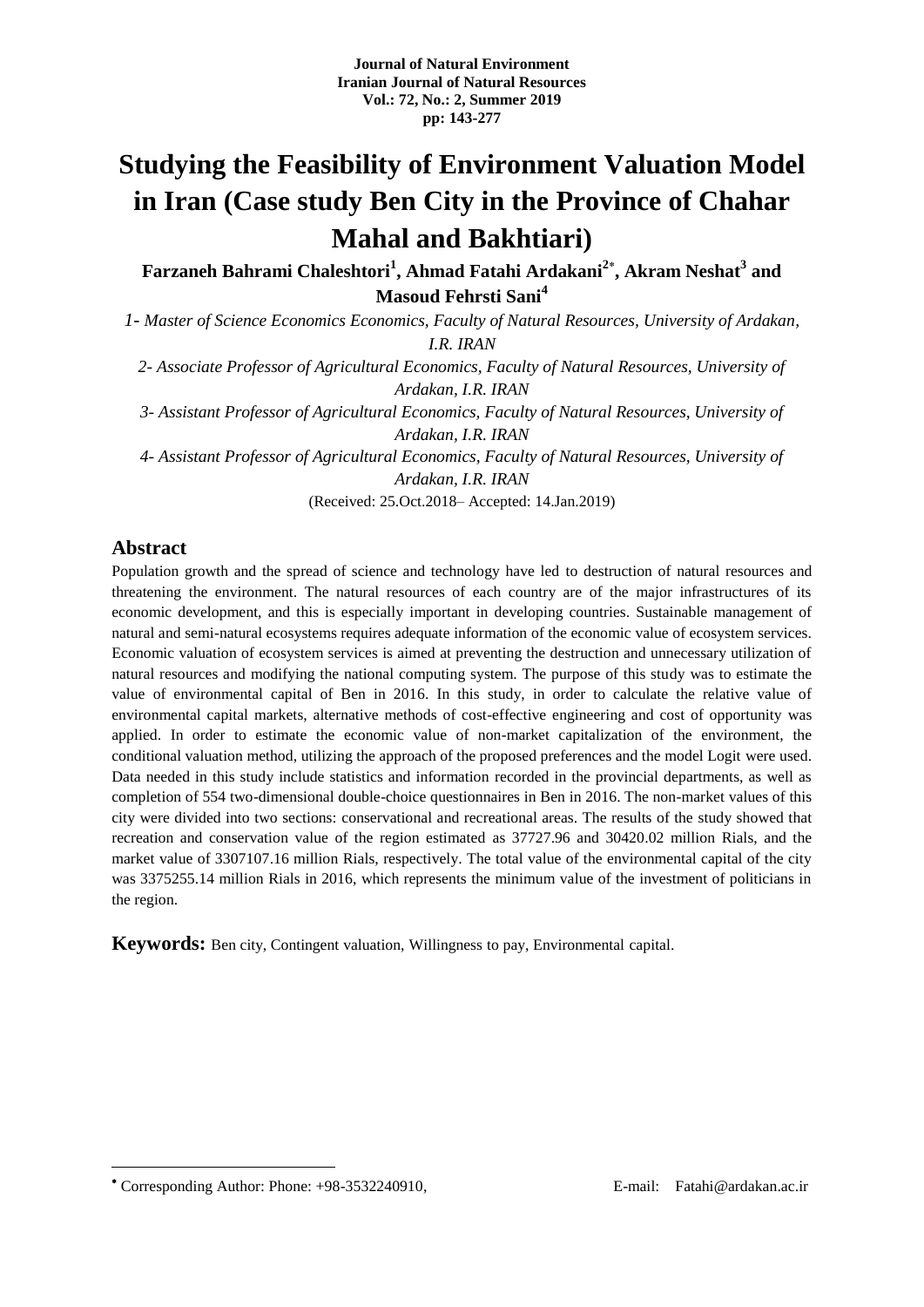# **Cranial Morphometric Variations of Persian Leopard (***Panthera pardus saxicolor***) from the Zagros Mountains and Northern and Northeastern Mountainous Areas based on Geometric Morphometric Analysis**

**Sajad Tavakoli<sup>1</sup> , Mohammad Kaboli<sup>2</sup> , Soheil Igdary<sup>3</sup> , Mahmoud Karami<sup>2</sup> , Mohsen Ahmadi<sup>4</sup> and Alireza Mohammadi<sup>5</sup>**

*1- M.Sc. Student, Department of Energy and Environment, Science and Research Branch, Islamic Azad University, Tehran, I.R. IRAN*

*2- Professor, Department of Environment, Faculty of Natural Resources, University of Tehran*

*3-Associate Professor, Department of Environment, Faculty of Natural Resources, University of Tehran, I.R. IRAN*

*4- Ph.D. Student, Department of Environment, Faculty of Natural Resources, Isfahan University of Technology, I.R. IRAN*

*5-Ph.D. Student, Department of Environment, Faculty of Natural Resources, University of Tehran, I.R. IRAN*

(Received: 25.Jan.2017– Accepted: 21.Apr.2018)

### **Abstract**

1

Persian leopard is considered as the largest feline in Iran, which has the wide distribution along the Alborz and the Zagros mountains. Considering the differences in climate, vegetation types, dietary habits, as well as the substantial fragmentation in their habitats in the two mountainous areas, morphological variation of the species in the two areas looks probable. A landmark-based geometric morphometric analysis was performed using high quality 2D pictures from the dorsal, lateral, and ventral views of 42 Persian leopard's skulls. Procrust Analysis was used to remove the effect of none-shape parameters in landmark points and Discriminant Analysis was conducted to verify the differences between skulls in the two study areas. Our results revealed that the skulls of the two ranges of mountains are different in their overall shape, as we found the significant differences in zygomatic arch, occipital bone and nasal suture of frontal bone between the two dataset. This could be resulted from different allometric growth pattern, habitat characteristics and environmental parameters, and genetic variation among the populations of the species in these two geographic ranges.

**Keywords:** Skull morphometry, Persian leopard, Shape analysis, Landmark.

Corresponding Author: Phone: +98-2632223044, E-mail: mkaboli@ut.ac.ir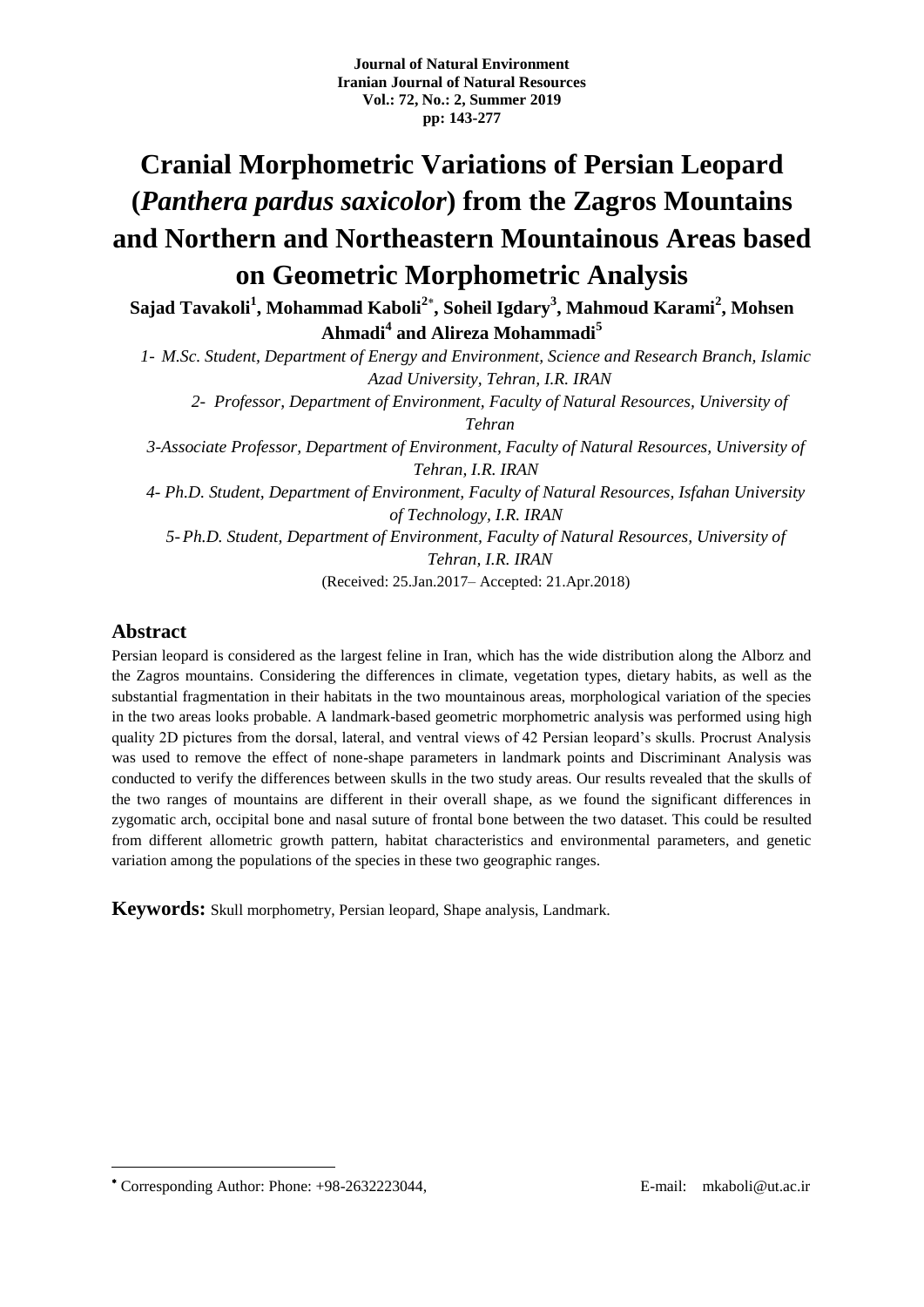# **Chromosomal Study of Yellow Sweet-Clover (***Melilotus officinalis* **(L.) Lam.) under Heavy Metal Pollution of Lead and Zinc Mine of Zeh Abad, Qazvin**

**Fatemeh Hajmoradi<sup>1</sup> and Alireze Taleb Beydokhti<sup>2</sup>**

*1- Department of Biology, Payame-Noor University, Tehran, I.R. IRAN 2- Department of Geology, Imam Khomeini International University, Qazvin, I.R. IRAN* (Received: 24.Oct.2018– Accepted: 24.Dec.2018)

#### **Abstract**

*Melilotus officinalis* (L.) Lam. belonging to Fabaceae growing in the vicinity of zinc and lead mine around Zeh abad village, Qazvin province, Iran. The aim of this study was determination of level of zinc and lead pollution in soil and water and investigating the meiotic behavior of pollen mother cells (PMCs) and pollen fertility of *M. officinalis* exposed to long-term exposure to the pollutants. The chemical analysis of soil and water samples by using the ICP-MS indicated concentrations of lead and zinc much higher than the standard. The results revealed that polluted soil and water with heavy metals had a significant impeding effect on the division of PMCs in *M. officinalis* as noticed by the increase in meiosis abnormality percentage, decrease in meiotic index (MI) and pollen fertility compared to the control and can lead to genotoxicity in under study plant. The present data indicate that this species is not meiotically stable. In general, the pollen mother cells of specimen grown in polluted soil exhibited an increased incidence of chromosome stickiness, B-chromosomes, chromosome bridges, laggard chromosomes, micronuclei, cytomixis and formation of tripolar cells.

**Key words:** Chromosomal study, Lead, Yellow sweet-clover, Zinc.

<u>.</u>

Corresponding Author: Phone: +98-2833377003, E-mail: f.hajmoradi@pnu.ac.ir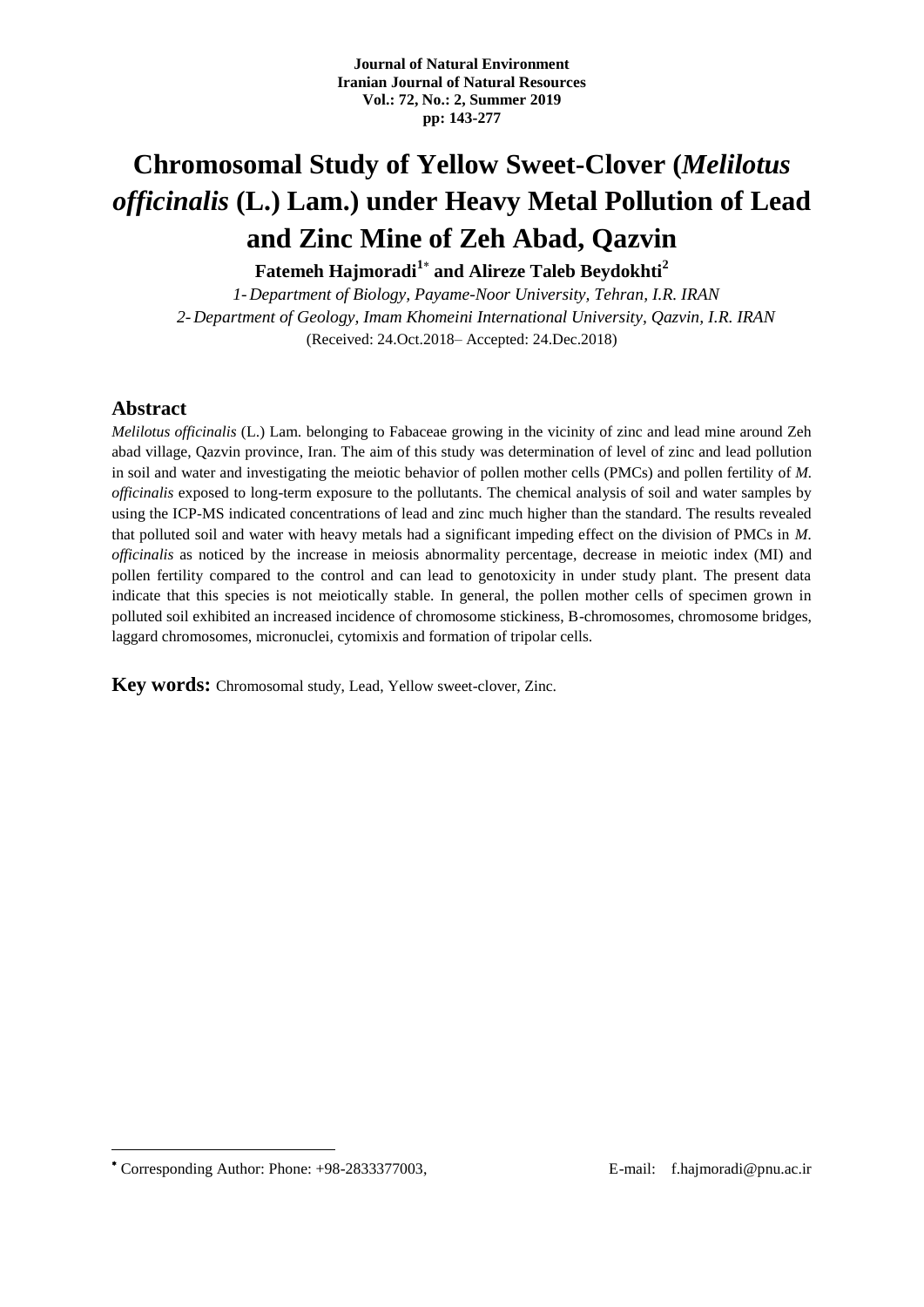# **Assessment of Contamination and Mobility Potential of Potentially Toxic Elements in the Zayanderud Sediments, Isfahan Metropolis**

**Rasool Hemmasian Etefagh <sup>1</sup> , Mehdi Khorasanipour <sup>2</sup> and Shahbaz Radfar <sup>3</sup>**

*1- M.Sc Student, Department of geology, Faculty of sciences, Shahid Bahonar university of Kerman,* 

*I.R. IRAN*

*2- Associate Professor, Department of geology, Faculty of sciences, Shahid Bahonar university of Kerman, I.R. IRAN*

*3- Assistant Professor, Department of geology, Faculty of sciences, Shahid Bahonar university of Kerman, I.R. IRAN*

(Received: 5.Nov.2016– Accepted: 7.Apr.2018)

### **Abstract**

Sediment has a special importance in the ecosystem, because it acts as a sink for the potentially toxic elements in water/sediment environment. The aim of this study was to assess the concentration and contamination potential of potentially toxic elements in the Zayaderoud sediments with a special emphasis on the role of the Isfahan metropolis. For this purpose, 23 sediment samples were collected from the Zayanderud River within the boundary of the Isfahan city. The single extraction method was applied to the samples using 0.43M acid acetic and 0.05M EDTA leaching solutions. After preparation process, the total concentration of target elements was measured by using an ICP-OES. Evaluation of the total concentration results using environmental pollution indices showed that the concentrations of Ag, As, Cu, Pb, Zn, and S were higher than the natural background values suggesting an anthropogenic source. The contamination potential was increased from upstream to the downstream, especially after discharges from the treatment plant located in south of Isfahan. According to the PCA multivariate statistical method, elements with the same sources fall into the same groups, so that the elements with the anthropogenic source showed the same group with high correlation. Determination of the soluble fraction using single extraction method showed that 50 percent of statistical population of Cu and S has mobility factor higher than 30 percent corresponded potential with a high risk. Also, 50 percent of statistical population of Pb, Mn, and Zn showed mobility factor between 10 to 30 percent, corresponded with the medium risk of these elements.

**Key words:** Sediment, Zayanderud, Toxic elements, Mobility potential.

<u>.</u>

Corresponding Author: Phone: +98-913395953, E-mail: khorasani\_283@yahoo.com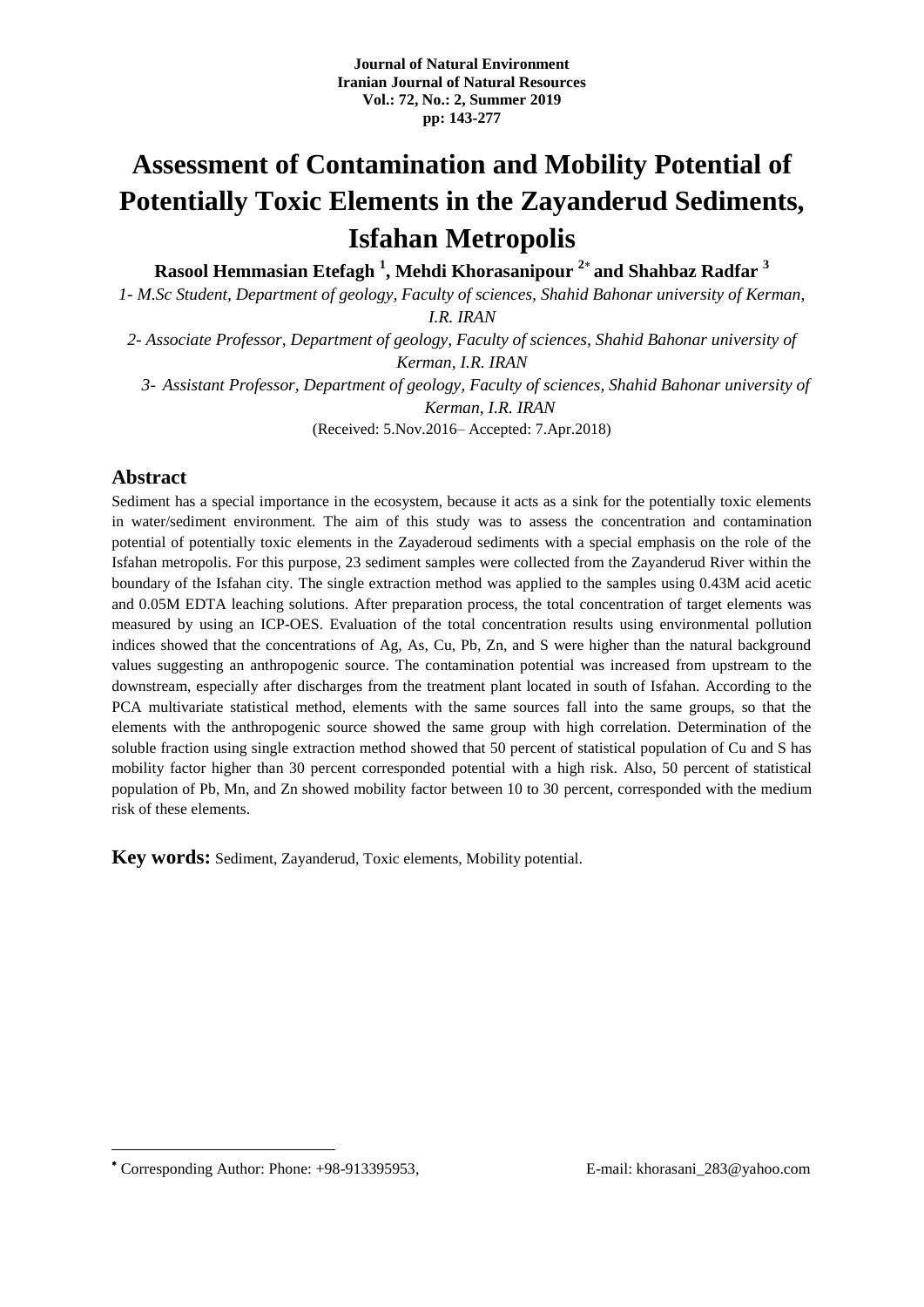### **Investigating the Effects of Chemical Fertilizers on Population Variations of Different Species of Earthworms**

**Mojtaba Yahyaabadi<sup>1</sup> , Amir Hossein Hamidian<sup>2</sup> and Sohrab Ashrafi<sup>2</sup>**

*1-Ph.D. Graduated, Department of Environmental Science and Engineering, Faculty of Natural Resources, University of Tehran, I.R. IRAN 2- Associate Professor, Department of Environmental Science and Engineering, Faculty of Natural Resources, University of Tehran, I.R. IRAN* (Received: 15.Aug.2018– Accepted: 21.Sep.2018)

#### **Abstract**

Earthworms have been used for many toxicity assays and environmental assessments because of the remarkable role they play in biological, chemical and physical processes of the soil. The purpose of this study was to investigate the impact of chemical fertilizers on the density of earthworms in the soil of an orchard. One square meter area was considered as experimental plot. Seven different types of fertilizers including urea, ammonium sulfate, diammonium phosphate, solupotas, NPK (15-5-25), NPK and organic manure were studied as experimental treatments, based on soil test. Abundances of worms were evaluated in two different times and in 2 depths of 0-20 and 20-40 cm of soil. In the first stage, 20 days after the addition of fertilizers, and in the second stage, 60 days after fertilization, earthworms were sampled and their number changes were determined. Treatments were applied in three replications and the data were analyzed using one-way ANOVA (using the GLM process) by SPSS software. The results of the means comparison showed that in the  $20<sup>th</sup>$  day, at 0-20 cm soil depth, *E. fetida* species abundance was decreased significantly in ammonium sulfate and urea treatments compared to the control plot (p˂0.05). From epigeic group, *D. hortensis* species showed more compatibility and its population in ammonium sulfate treatment was more than that of urea treatment. Results also showed that the anecic *L. terrestris*, had a greater tolerance to chemical fertilizers compared to the *A. Longa* species.

**Keywords***:* Earthworms, Anecic, Epigeic, Chemical and organic fertilizers.

Corresponding author: Tel: +982632223044 E-mail: a.hamidian@ut.ac.ir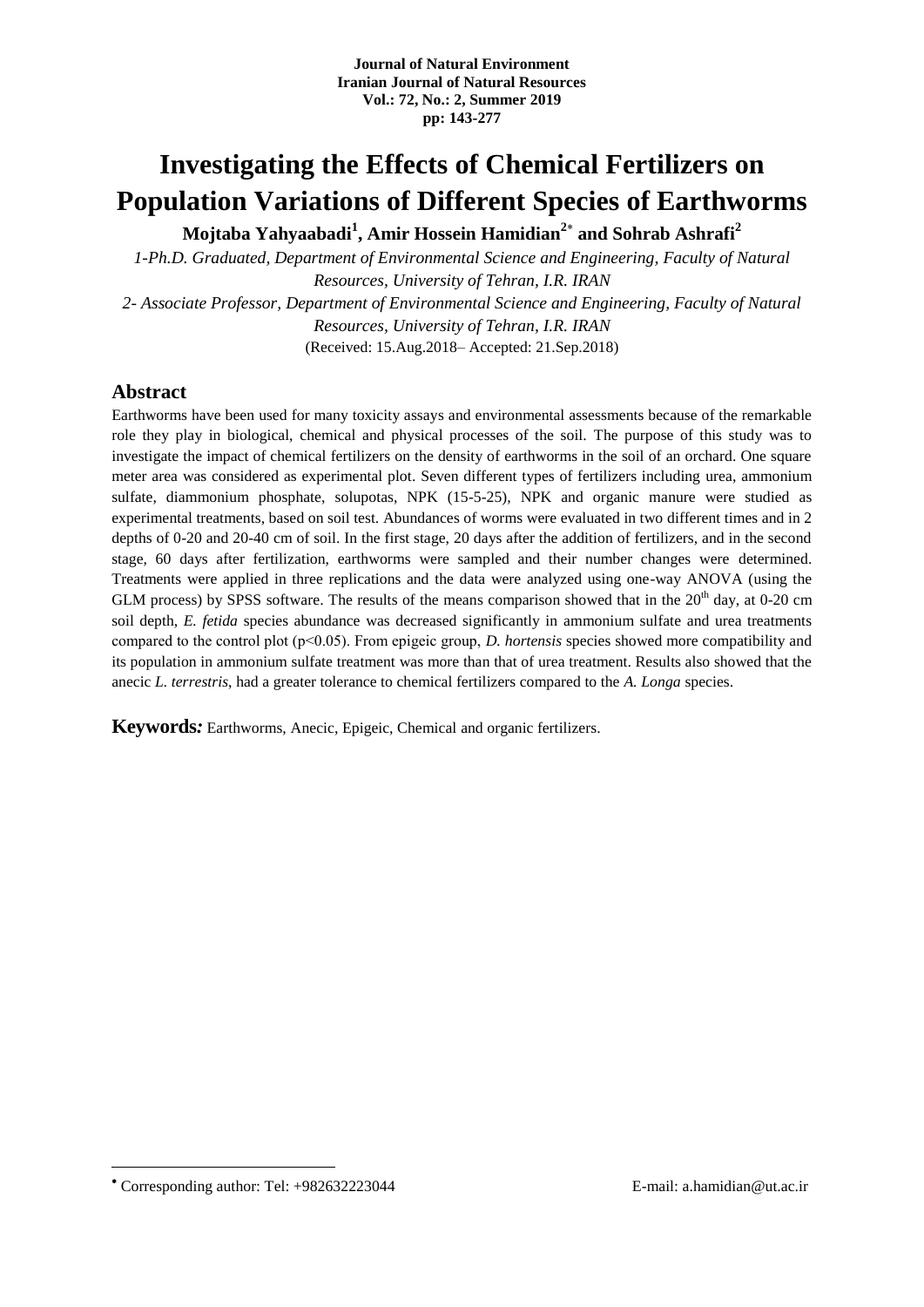# **Prediction Model of Citizens' Satisfaction in Urban Parks using Artificial Neural Network**

**Reihaneh Khaleghpanah<sup>1</sup> , Ali Jahani<sup>2</sup> , Nematollah Khorasani<sup>3</sup> , Hamid Goshtasb<sup>4</sup>**

*1- M.Sc. Student of Environmental, College of Environment, Karaj*

*2- Assistant Professor of Natural Environment and Biodiversity Department, College of Environment, Karaj, I.R. IRAN*

*3- Faculty member of Environment Department, College of Natural Resources, University of Tehran, I.R. IRAN*

*4- Assistant Professor of Natural Environment and Biodiversity Department, College of Environment, Karaj, I.R. IRAN*

(Received: 27.Oct.2018– Accepted: 10.Jan.2019)

### **Abstract**

Parks and green spaces are of the most important elements of cities. The design and function of urban parks should be in line with the requirements of urban life and in response to the needs of citizens, as this can be used to create a healthy urban environment. The purpose of this research was to model the satisfaction of urban parks visitors using the artificial neural network. In this study, a multi-layer perceptron network was used to process the data with the intelligent neural network tool. First, 103 urban parks were selected in Karaj and Tehran, and information about regional, service and aesthetic variables was collected in all parks. Then, the collected data was considered as network input and the results of satisfaction level assessment as network output. The value of determination coefficient (R2) in this study was 0.72 which indicates the suitability of artificial neural network for satisfaction modeling in urban parks. The results of sensitivity analysis showed that variables of landscape quality, number of sports fields, food centers, and barbeque had the highest impact on satisfaction of urban parks. Therefore, in planning and managing public places such as urban green spaces, consideration of users' perceptions of the environment should be highlighted.

**Keywords:** Satisfaction, Urban parks, Artificial neural network, Sensitivity analysis.

Corresponding Author: Phone: +98-9127524877 E-mail: Ajahani@ut.ac.ir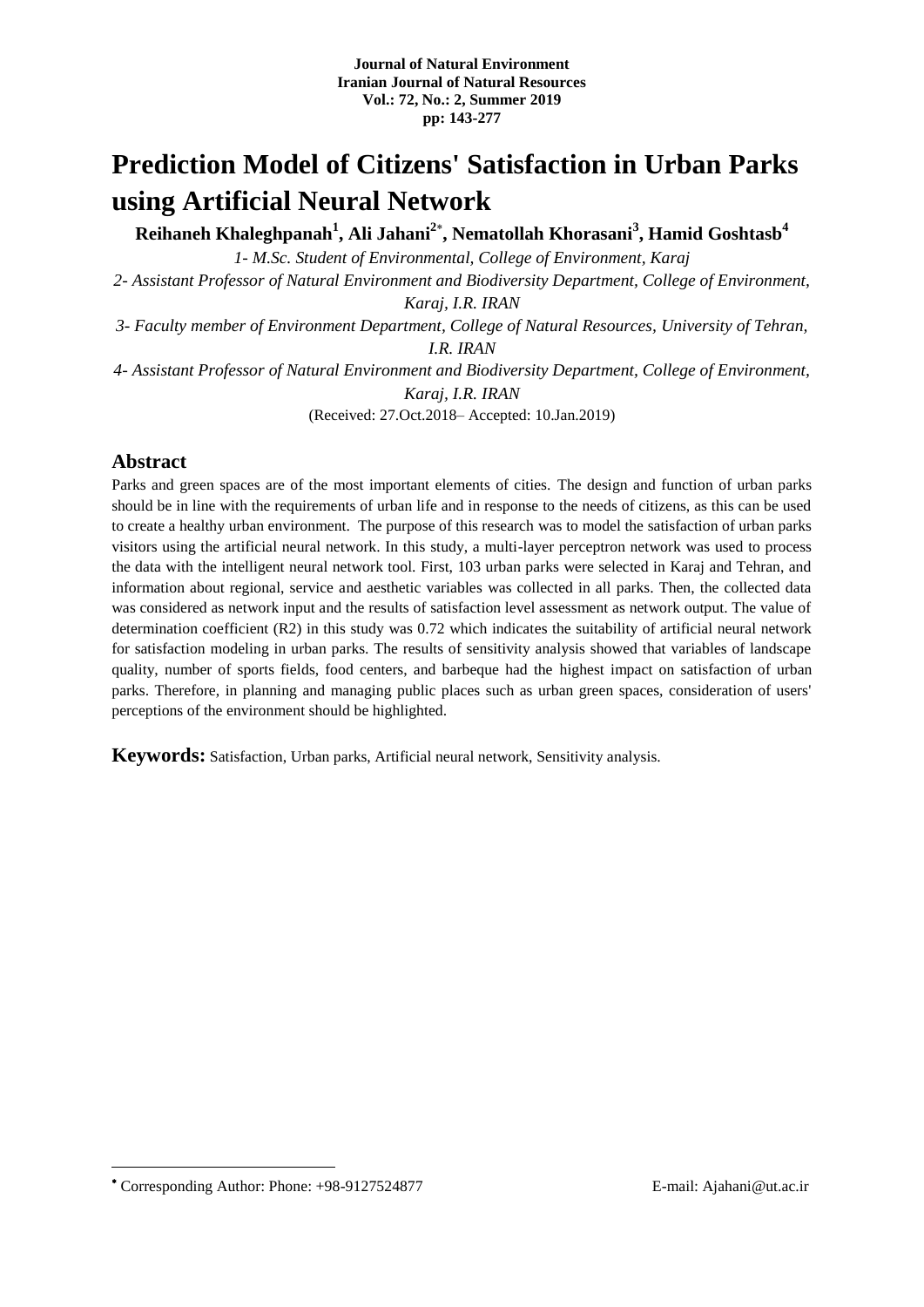### **Air Pollution Tolerant Species in City Green Area**

**Farahnaz Rashidi<sup>1</sup>**

*1- Assistant Professor, Research Institute of Forests and Rangelands, Agricultural Research, Education and Extension Organization (AREEO), Tehran, I.R. IRAN* (Received: 13.May.2018– Accepted: 13.Jun.2018)

### **Abstract**

The negative effects of air pollution impress plants to develop different morphological and anatomical changes. In the other hand, plants (especially trees) in large cities contribute in improving the quality of air. Therefore, the plants which balance internal structure and polluted environment, can deeply affect the quality of air in the cities. This study try to determine the suitable indexes to select tolerance of species which are widely planted in Tehran. Seven study areas were selected in Tehran. Seven morphological (leaf area, dry and wet weight, thickness, specific leaf area, water content percentage) and 20 anatomical parameters were measured and calculated for *Robinia pseudoacacia*, *Fraxinus rotundifolia*, and *Platanus orientalis*. Sorkhe-Hesar and Azadi were introduced as areas that affect air pollution and climate and soil parameters were similar in both areas. Significant changes in some vegetation characteristics were observed in all the study species. Leaf thickness (Sorkhehesar= 0.12, Azadi= 0.14 and P<0.01), upper cuticul thickness (Sorkhehesar= 1.9, Azadi= 3.5 and P<0.05), Rp/Rs (sorkhehesar= 1.2, Azadi= 1.9 and P<0.05) and abaxial stomata density (Sorkhehesar= 347, Azadi= 444 and P< 0.05) showed significant increases in black locust. Significant relation with indicator of air pollution tolerance is the highest in black locust and the least in plane. This study indicated *R. pseudoacacia* as suitable species to air pollution than the other plants (plane and ash).

**Keywords:** Internal structure, Planted, Refining, Rp/Rs, Tolerance.

**<sup>\*</sup>** Corresponding author: Phone: +98 21 447 87 282, E-mail: Rashidi@rifr-ac.ir